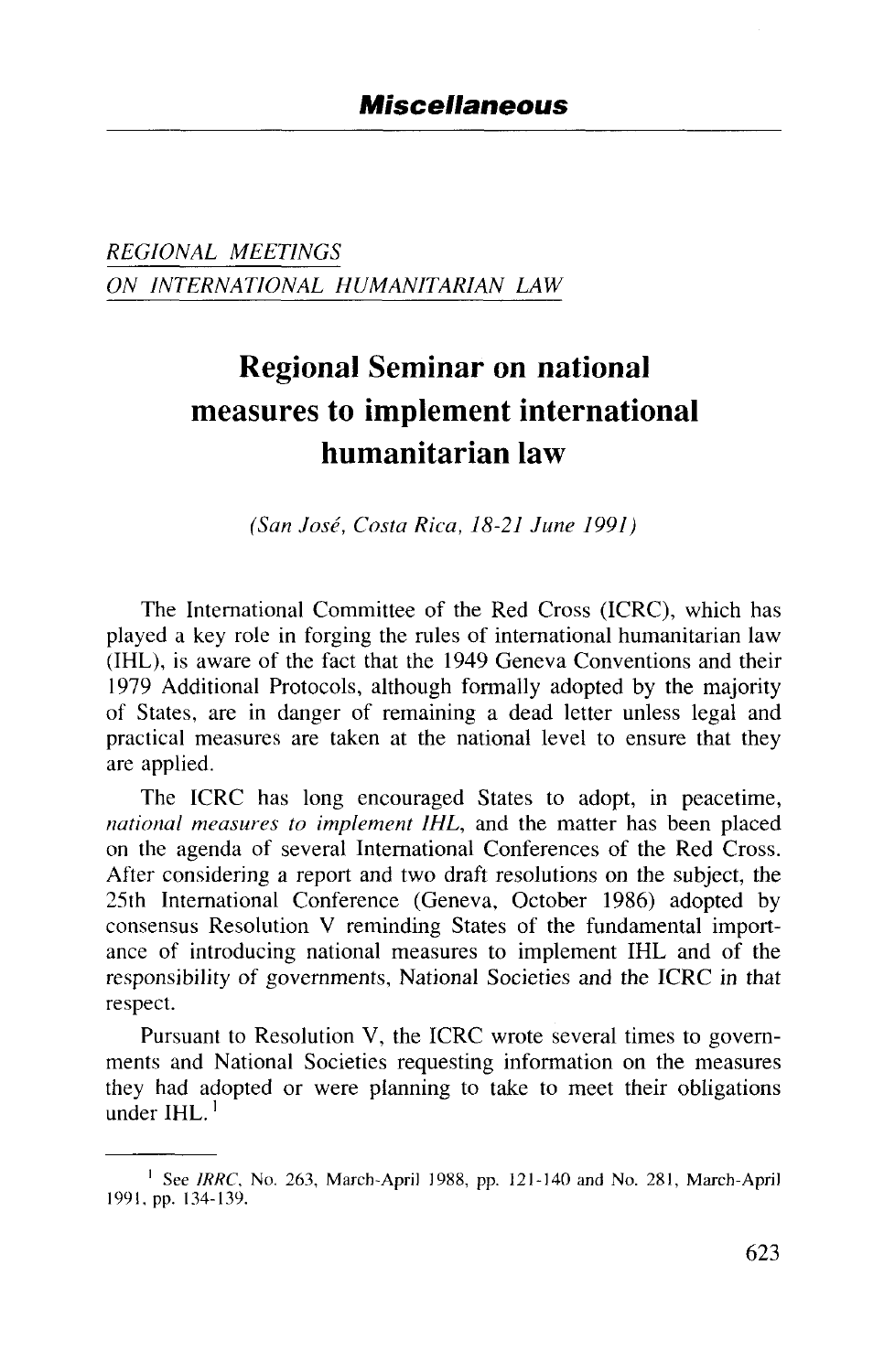The ICRC also organized regional seminars for national experts. The first of these (Seminar on the implementation of international humanitarian law, Sofia, 20-22 September 1990)<sup>2</sup> was considered by participants to be a necessary follow-up to the written requests. Such seminars enable those concerned not only to exchange opinions and experiences, but also to establish contacts and report on progress.

The second seminar — the first to take place in Latin America was organized by the ICRC in cooperation with the Inter-American Institute of Human Rights (IIDH) in San Jose, Costa Rica, on 18-21 June  $1991<sup>3</sup>$  This event, planned by the ICRC in follow-up to aforementioned Resolution V and coinciding with the IIDH's tenth anniversary, further strengthened the close ties between the Institute and the ICRC in the area of dissemination of human rights and IHL.

Over 40 government officials, parliamentarians, academics and National Society representatives from 18 Latin American countries attended the San Jose seminar. Their active participation led to productive discussions on selected topics and an in-depth analysis of the problems connected with the adoption of national measures to implement IHL in the region.

The seminar focused on the following subjects: the global strategy to implement international rules protecting the individual; ICRC efforts to promote the adoption of national measures to implement IHL; ratification and the political will to implement IHL; the relationship between international law and domestic law; the problems and priorities of enforcing national measures to implement IHL; national mechanisms for the adoption of such measures; necessary legislative, administrative and other measures; the relationship between human rights and humanitarian law; and the measures needed to implement the rules of IHL applicable in situations of non-international armed conflict and the relationship between those rules and fundamental human rights guarantees.

The papers and proceedings of the seminar will be published separately.

The seminar participants adopted the following document:

<sup>2</sup> A report on this seminar was published in *IRRC,* No. 281. March-April 1991. pp. 223-233.

<sup>&</sup>lt;sup>3</sup> Similar seminars were organized at the national level, in cooperation with the ICRC, by the Ministry for Foreign Affairs of Uruguay (Montevideo, 6-8 September 1989) and the Romanian National Red Cross Society (Bucarcst 4-5 June 1991).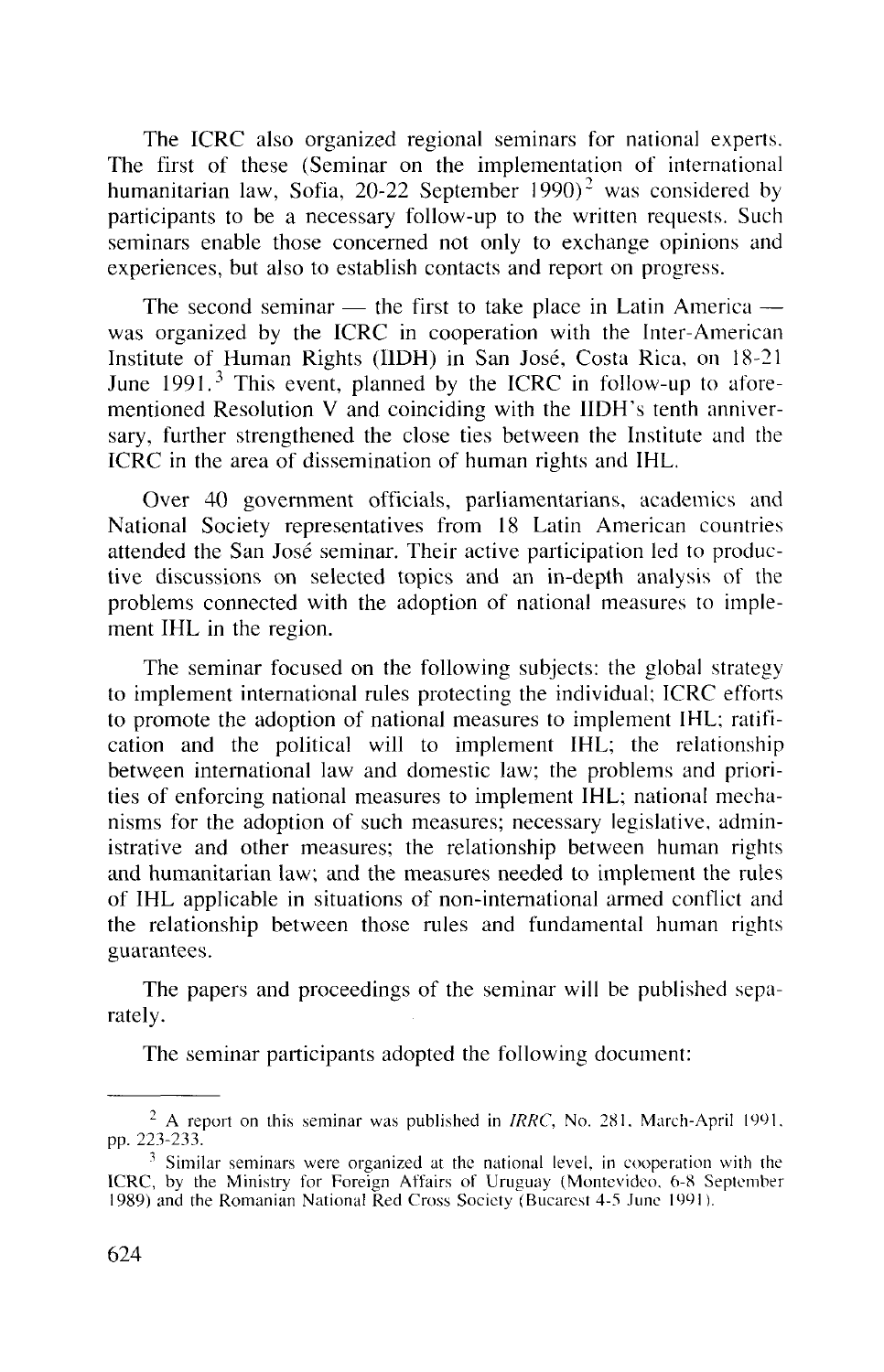## *Conclusions and recommendations of the Regional Seminar on national measures to implement international humanitarian law*

"The participants of the Regional Seminar on national measures to implement international humanitarian law, organized in San Jose, Costa Rica, on 18-21 June 1991 by the International Committee of the Red Cross (ICRC) in cooperation with the Inter-American Institute of Human Rights, adopted the following major conclusions and recommendations:

- /. //' *the international system for the protection of the individual is to function, implementation of the relevant rules should be coordinated at every level.*
- *II. The government authorities concerned are under an obligation to introduce into their national legislation the measures necessary to implement the provisions of treaties protecting the individual, which, by their very nature, are directly applicable.*
- *III. State legislative bodies should take the necessary steps to ensure that the treaty provisions effectively protect the people for whom they are intended.*
- *I\'. The legal authorities should receive further training in application of the international rules in force.*
- *V. To achieve these aims it is essential to:*
	- *(a) step up the dissemination of IHL, in particular by including it in the training of the armed forces, the police forces and government officials responsible for its implementation;*
	- *(b) urge the appointment of a national body to coordinate and advise the public authorities on the implementation of IHL in cooperation with the National Red Cross Society and, if possible, with the organizations responsible for promoting and defending human rights;*
	- *(c) raise public awareness of the need for the promotion, adoption, ratification and implementation of IHL by the relevant legislative authorities and State bodies;*
	- *(d) pass on to the international institutions concerned information on national measures to implement IHL, provide mutual assistance by exchanging data and ensure that appropriate documentation is made available for training and dissemination purposes;*
	- *(e) urge States to adopt international preparedness and monitoring mechanisms and, in particular, to recognize the competence of*